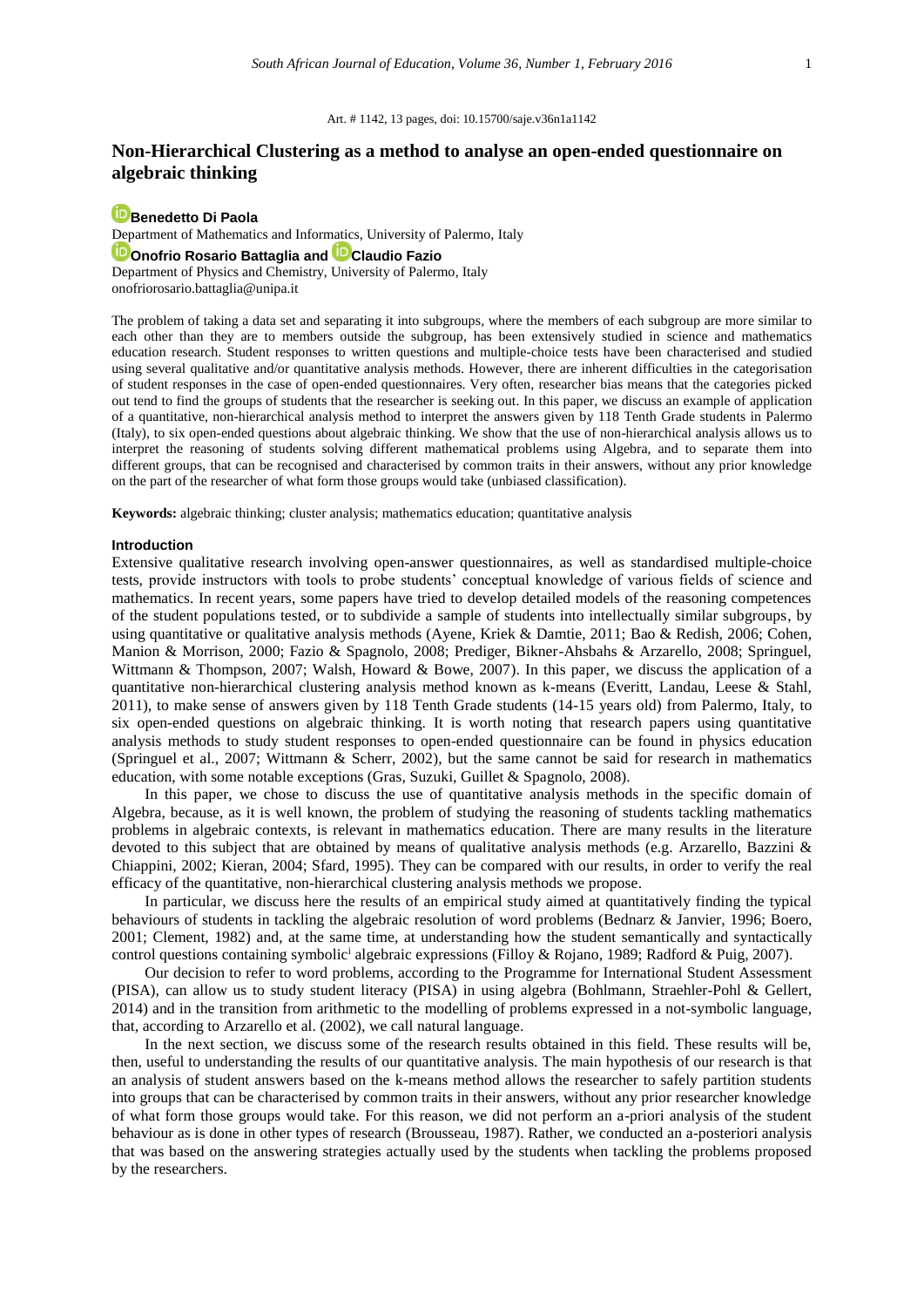The choice to specifically use the k-means method is also due to the fact that this method allows the researcher to visualise the student behaviour in a Cartesian graph that can be quickly and easily read and discussed.

#### Theoretical Framework on Algebraic Thinking

The complexity in defining the meaning of algebraic thinking is evident. Although many studies done by mathematics educators and historians (Bagni, 2000; Rogers, 2002) have made important contributions to this question (e.g. Arzarello, Robutti & Bazzini, 2005; Boero, 2001; Carraher, Schliemann, Brizuela & Earnest, 2006; Lins & Kaput, 2004; Ursini & Trigueros, 2001), we still don't have a sharp, concise and shared definition of the concept of algebraic thinking. For example, according to (Schoenfeld & Arcavi, 1988) algebraic thinking is a particular form of mathematical reflection. In the following, we briefly report some related literature results.

Some research studies concerning the didactics of algebra discuss how learning to solve problems using symbolic algebraic language problems can be hard for students (Bohlmann et al., 2014; Palm, 2009). Students often have difficulty in working with algebraic equations, and it is hard for them to learn the ways in which the symbols should be manipulated to reach solutions, even in simple equations.

Considering as well the cognitive process used by students in order to solve types of problems containing symbolic expressions, some other researches underline a student's lack of awareness of both the structural and operational aspects (Meyer, 2013) related to this kind of algebraic symbolisation. In this sense, Arzarello et al. (2002) have shown that symbolising is a *game of interpretation*, where, through a continuous and lengthy process more sophisticated conceptual structures are activated, until the student's stream of thought defines its temporal, spatial and logical features into an act of autonomous thought. A key aspect of this process is the relationship between the signs and terms of an algebraic expression (Radford, 2010).

According to the results reported in the literature, solving a non-algebraic problem with the help of algebra requires a student to represent and re-code this problem with algebraic symbols, and this implies the activation of different paths of reasoning with respect to the resolution of the problem itself (Arzarello et al., 2002).

Some other researchers showed, in fact, that in case of problems expressed into not-symbolic language like, for example, word problems, students often have difficulty presenting the information given in word problems using symbolic language.

Many factors have been found to contribute to these difficulties. Several research studies have identified contextual and grammatical features of word problems that affect students' success in solving them (Bednarz & Janvier, 1996; Chiappini & Lemut, 1991).

According to our specific mathematics subject, related to algebraic thinking, we finally referred to literature results related to the problematic of the transition between arithmetic and algebra, and all the potential errors that may emerge from this crucial mathematical binomial. The passage between arithmetic and algebra is, in fact, another problematic aspect of algebraic thinking (Kieran, 1992). According to Sfard, the content of an algebraic expression is often a generalisation of an arithmetical narrative (Caspi & Sfard, 2012; Sfard, 1995). Thus, the strength of symbolic language not only lies in being able to address arithmetic generalisations, but also in being able to address a pattern or structure, by which one can solve types of problems. This forms the core of the algebraic thinking, but often it isn't mastered by secondary school students, especially in the resolution of problems that are not expressed in symbolic way, as, for example, word problems.

## **Sample and Questionnaire**

The research we describe here is based on the analysis of the answers given by 118 Tenth Grade students from Palermo, Italy, to six open-ended questions on the use of algebraic thinking. The questionnaire, already validated in a previous research<sup>ii</sup> (Benfanti, Di Paola & Raimondi, 2005) was answered by students in a maximum of 45 minutes. It was administered to the students at the beginning of the school year, before any discussion about algebra had taken place. The questionnaire is shown in Appendix A.

Following Clement (1982), as well as Franco de Sá and Fossa (2012), the questionnaire is composed by problems expressed in two different languages, namely natural language and the symbolic language, as typified by algebra.

The first four problems are expressed in natural language, i.e. they present a succession of information given in informal, common life language. Their aim is to evaluate the skills of students in translating a word problem into a symbolic language (Arzarello et al., 2002; Bednarz & Janvier, 1996; Boero, 2001). More specifically, the first two problems have a narrative structure. The third and fourth problem are still expressed in natural language, but are synthetically and explicitly stated.

According to Arzarello et al. (2002), this kind of question could lead the students to not use algebra at all, persisting in the exclusive use of arithmetic methods (i.e. to solve the problems with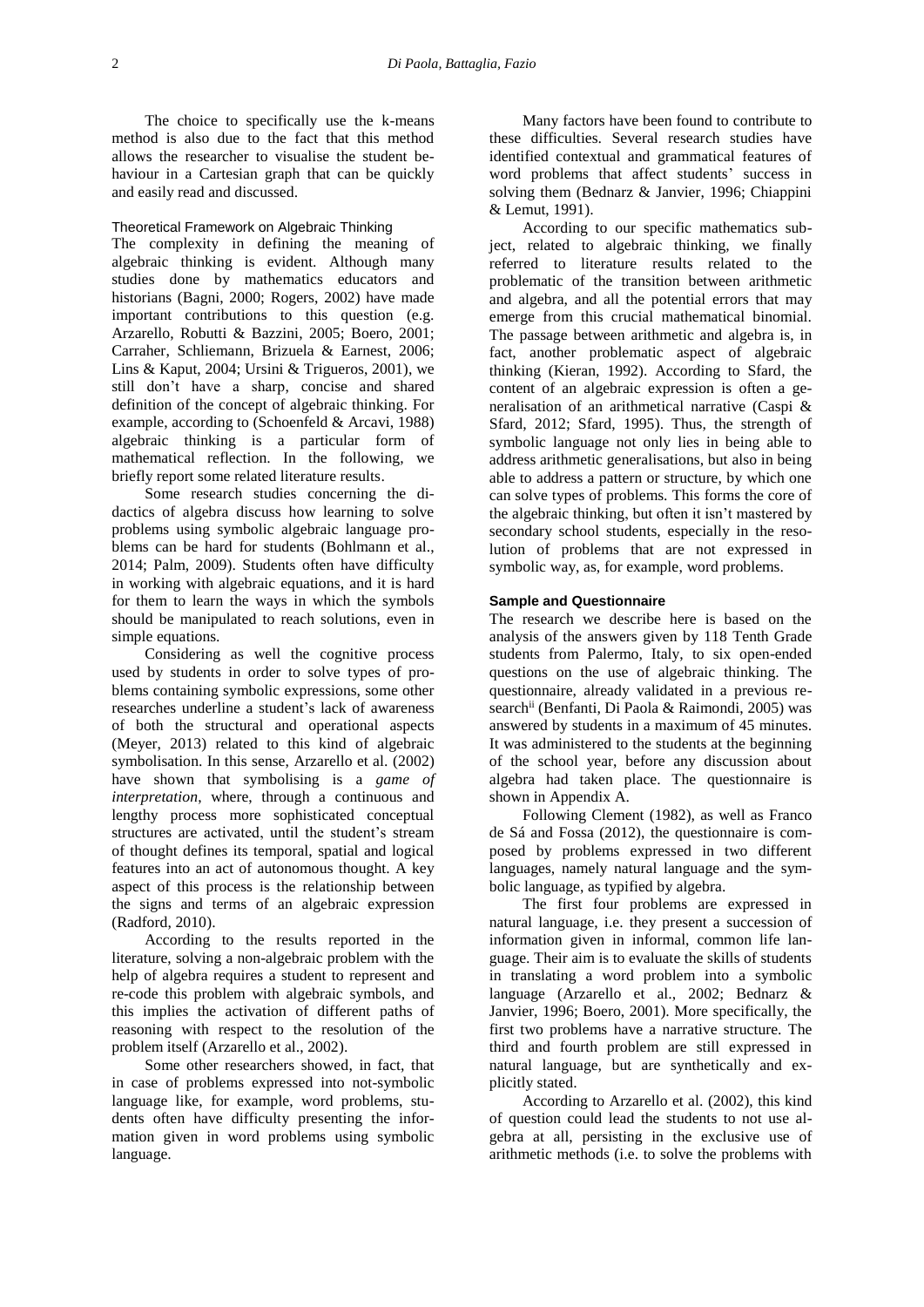trial-and-error, numeric methods).

The last two problems are expressed in symbolic language. They are two rather classic algebraic problems, used to study student semantic and syntactic control (Radford & Puig, 2007).

#### **Quantitative Analysis**

The quantitative analysis methods that we use in this study are based on clustering techniques. They allow us to partition the students in sub-groups on the basis of their typical behaviour, with respect to the way they tackle the questionnaire.

Cluster Analysis (Everitt et al., 2011) aims at classifying subject behaviours in different groups, or clusters. These can be analysed in order to deduct their distinctive characteristics and to point out similarities and differences between them. The clustering techniques can be divided in two main families, namely hierarchic and non-hierarchic (Everitt et al., 2011). Here, we will discuss only the use of a specific non-hierarchic clustering method, called k-means. We start from the definition of a parameter that can be used to define the "likeness" (or the unlikeness) of the elements in the sample we want to analyse, in our case, the students. As the k-means method is based on geometric considerations, it is natural to use a definition of metric to give a measure of the likeness between two elements. In the next sections we will discuss how to build a correlation coefficient between the elements, and how it can be used to define a distance between students.

Many other techniques are used in the literature to study the likeness of elements in a set. We cite here the likelihood index, first proposed by Lerman (Lerman, 1993), which is at the basis of the Likelihood Linkage Analysis, as well as of the Statistical Implicative Analysis, better known as SIA (Gras et al., 2008). In a way similar to ours, this analysis method allows the researcher to define the likeness of students when answering the questionnaire, and also to build implications between the different answering strategies used by the students.

### Categorisation and Codification of Student's Answers

Due to the open-ended nature of the questions, the researchers separately analysed the answers given by each student, trying to examine patterns and trends so as to find common themes emerging from them. Each researcher found typical "answering strategies" used by students when responding to the questions. Then the researchers compared and contrasted their findings, and reached a consensus on a common table of student answering strategies to be used for the subsequent analysis.

As a result of coding and categorisation, a set of *M* data (the answering strategies) was produced for each of the sample subjects (the *N* students

answering to the questionnaire). As a consequence, each subject, *i*, can be identified by an array, *ai*, composed by *M* components 1 and 0, where 1 means that the subject used a given answering strategy to respond to a question, and 0 means that he/she did not use it. Then, a *M* x *N* binary matrix (*matrix of answers*) modelled on the one shown in Table 1, is built. In it, the columns report the *N* student arrays, *ai*, and the rows represent the *M* components of each array, i.e. the *M* answering strategies.

**Table 1** Matrix of data: the *N* students are indicated as  $S_1$ ,  $S_2$ , ...,  $S_N$ , and the *M* answer strategies as *AS1*, *AS2*, ..., *AS<sup>M</sup>*

| Strategy        | Student |       |  |       |  |
|-----------------|---------|-------|--|-------|--|
|                 | S1      | $S_2$ |  | $S_N$ |  |
| AS <sub>l</sub> |         | 0     |  | O     |  |
| AS <sub>2</sub> |         | 0     |  |       |  |
|                 | 0       |       |  |       |  |
| $AS_M$          | 0       |       |  | 0     |  |

For example, let us say that student  $S_I$  used answering strategies  $AS<sub>1</sub>$ ,  $AS<sub>2</sub>$  and  $AS<sub>5</sub>$  to respond to the questionnaire questions. The result of this will be that the  $S_I$  column in Table 1 will contain the binary digit 1 in the three cells corresponding to these strategies, while all the other cells will be filled with 0.

The matrix depicted in Table 1 contains all the information to describe the sample behaviour with respect to the questionnaire. In our case,  $M = 43$ answering strategies were found for the whole set of answers given to the six questions (see Appendix B).

The answers of each student were coded in a 43-dimension array, showing the specific answering strategies used by each student. In order to indicate whether a student used a given strategy to answer a question or not, 1s, or 0s, were respectively placed in the array cells.

#### Distance Index

In order to analyse the data, we correlated the student answers by means of a modified Pearson coefficient, *Rm*, and calculated a 'distance' between each student and all the others by using Gower metrics (Gower, 1966).

If we want to deal with two elements identified by non-numerical variables (for example, the arrays  $a_i$  and  $a_j$  containing the binary coding of the answers of students *i* and *j*, respectively), we can use a modified form of the Pearson coefficient, *Rm*, defined in terms of the properties of the elements (i.e. the numbers of 1s and 0s in the array). A possible definition that we have put forward on the basis of the one used in the field of Econophysics (Tumminello, Micciché, Dominguez, Lamura, Melchiorre, Barbagallo & Mantegna, 2011) is as follows: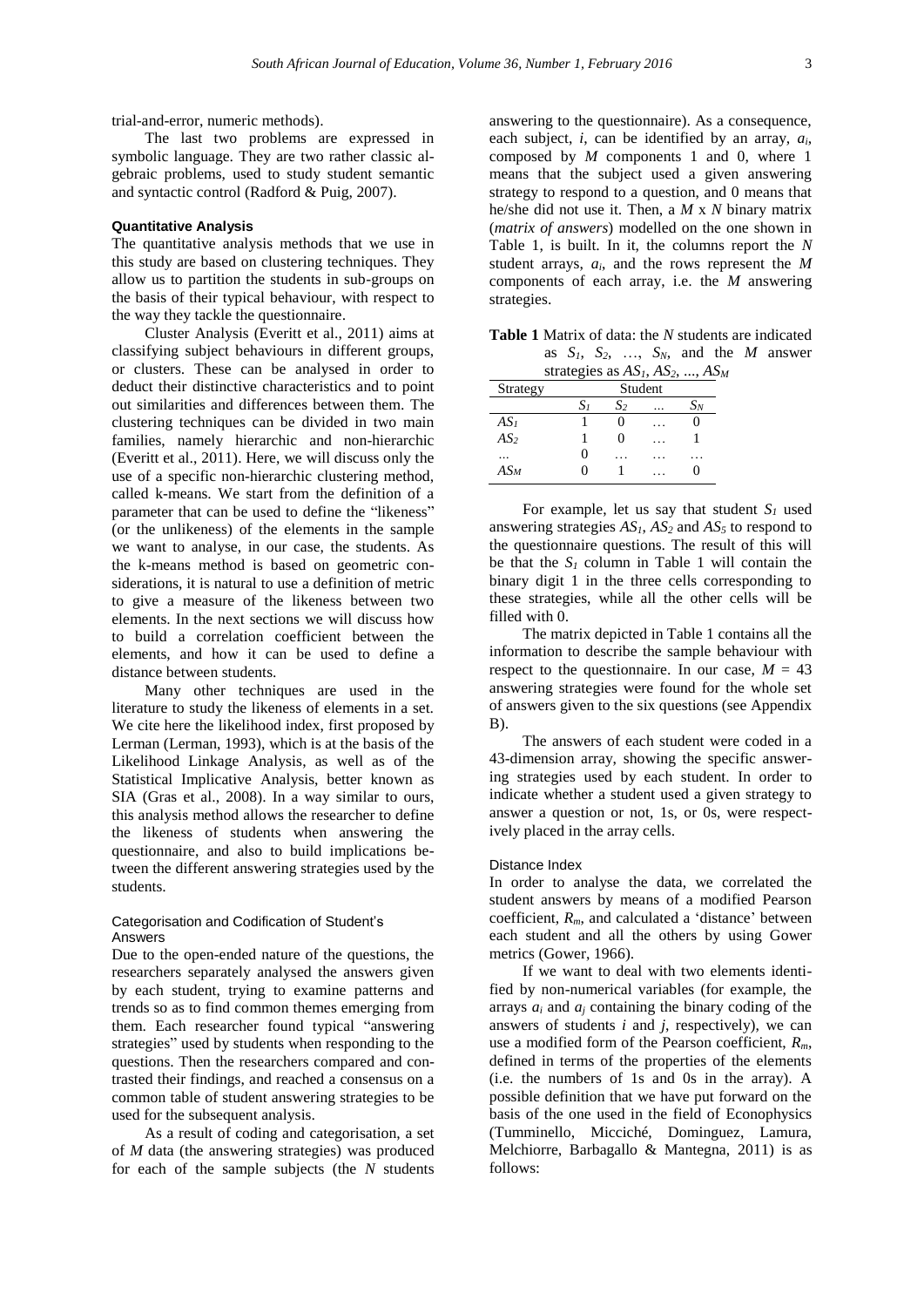$$
R_m\left(a_i, a_j\right) = \frac{n_p\left(a_i \cap a_j\right) - \frac{n_p\left(a_i\right)n_p\left(a_j\right)}{M}}{\sqrt{n_p\left(a_i\right)n_p\left(a_j\right)\left(\frac{M - n_p\left(a_i\right)}{M}\right)\left(\frac{M - n_p\left(a_j\right)}{M}\right)}}
$$

#### **Equation 1**

where  $n_p(a_i)$ ,  $n_p(a_j)$  are the number of properties of  $a_i$  and  $a_j$  that we want to take into account, respectively (the numbers of 1s or 0s in the arrays  $a_i$  and  $a_j$ , respectively), *M* is the total number of properties to be studied (in our case, the M possible answering strategies) and  $n_p(a_i \cap a_j)$  is the number of properties common to both  $a_i$  and  $a_j$  (the common number of 1s or 0s in the arrays  $a_i$  and  $a_j$ ).

The choice of the type of metrics to use for the distance calculations is often complex, and depends on many factors. If we want two negatively correlated elements  $a_i$  and  $a_j$  to be more dissimilar than two elements that are positively correlated (as is often advisable in research in education), a possible definition for the distance between  $a_i$  and  $a_j$ , making use of the modified correlation coefficient, *Rm*, between them, is:

$$
d\left(a_{i}, a_{j}\right) = \sqrt{1 - R_{m}\left(a_{i}, a_{j}\right)}
$$

#### **Equation 2**

We chose to use this because it is an Euclidean metric (Gower, 1966), as required by the k-means method.

By following Equation 2 we can, then build a new *N* x *N* matrix containing all the mutual distances between the students. The main diagonal of this matrix is composed of 0s (the distance between a student and him/herself is zero). Moreover, it is symmetrical with respect to the main diagonal. In fact, our subjects can be represented as points in an N-dimensional space, and each subject, *j*, is represented as a point whose coordinates are related through Equation 2 to the values in the array, *aj*.

#### Not Hierarchical Cluster Analysis

The k-means clustering method was used to study the clusters that can be originated from the data space. This method was first proposed by Mac-Queen in 1963 (MacQueen, 1967). In this method, the starting point is the choice of the number of

clusters one wants to populate and of an equal number of 'seed points', randomly selected in the two-dimensional space representing the data. It is then necessary to define a procedure to find two Cartesian coordinates for each student, starting from these *N* distances between them (considering also the distance from him/herself). This procedure consists of a linear transformation between an Ndimensional vector space and a two-dimensional one, and it is well known in the specialised literature as multidimensional scaling (Borg & Groenen, 1997). The subjects are then grouped on the basis of the minimum distance between students and the seed points.

Starting from an initial classification, subjects are transferred from one cluster to another, or are swapped with subjects from other clusters, until no further improvement can be made. The subjects belonging to a given cluster are used to find a new point, representing the average position of their spatial distribution. This is done for each cluster and the resulting points are defined as the cluster centroids. This process is repeated, and ends when the new centroids coincide with the old ones. The spatial distribution of the set elements is represented in a two-dimensional space.

The k-means method needs, at the beginning of the procedure, to arbitrarily define the number of clusters. A specifically designed function, the Silhouette Function (Rousseeuw, 1987) was used to solve this issue. The values of this function allow us to decide whether the partition of our sample subjects in *q* clusters was adequate, how dense a cluster was, and how well it was differentiated from the others. In other words, this function allows to understand how well each student array lies within a cluster, and, therefore, to decide the number of clusters best fitted to the data distribution. This particular number of clusters corresponds to the maximum of the average value of the silhouette function for the given data distribution.

It is also well known (Stewart, Mille, Audo & Stewart, 2012) that in cluster analysis, the initial position of the centroids critically influences the final results. Different values of a centroid's initial position could lead to different cluster populations.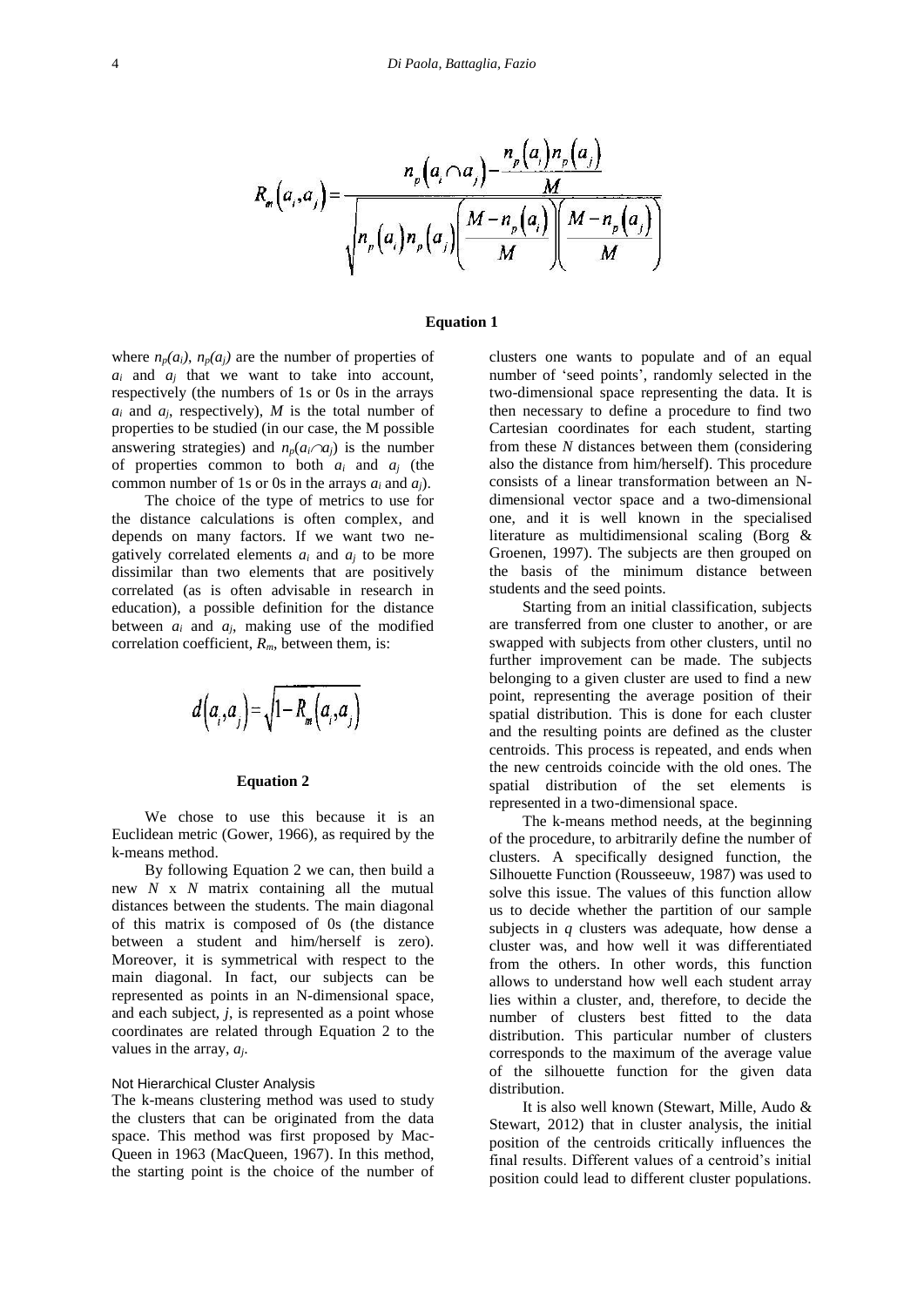For this reason, we repeated the cluster calculations for several values of the initial position of each centroid, selecting the configuration that gave the absolute minimum of the sums of the distances between the centroid and its cluster points. Onehundred thousand iterations were performed for each cluster configuration, each with different initial conditions, where the best one can be chosen. In other words, we obtained an absolute minimum of the sums of the distances between the centroid and its cluster points, for each iteration, and chose the minimum value amongst them.

At the end of the calculations, each cluster can be defined by a point representing the centre of the spatial distribution of the elements in the cluster, called the cluster centroid (Leisch, 2006). Our analysis allowed us to find an array for each centroid, of the same form as the ones describing the students' answering strategies. We used these arrays to characterise the clusters, as it can be demonstrated that they contained the answering strategies recurring with the maximum frequency in the cluster elements (the students). In fact, we can start from the consideration that the centroid is a

geometrical point in our data space that minimises the sum of its distances from all the points (the student profiles) included into the cluster defined by the centroid itself. Minimising this sum means maximising the correlation coefficients between the centroid and the student points (see Equation 2). As a consequence of the definition of the correlation coefficient, this happens when the centroid array is made up of the answering strategies recurring with the maximum frequency in the cluster.

## **Results**

All calculations were performed by using custom software written in C language. The graphical representations were obtained by using the MATLAB software.

By using the method described above, we calculated the values of the silhouette function (see Figure 1), and found that the maximum of its mean value (0.71) is obtained for a partition of our sample in three clusters. For this reason, our data set can be best partitioned, in our analysis, into three clusters.



**Figure 1** Silhouette values for the whole sample. Horizontal and vertical axes represent students and silhouette values, respectively.  $C_1$ ,  $C_2$  and  $C_3$  represent the three centroids of the three clusters formed. The silhouette average value is 0.71.

In the graph, each horizontal bar represents a student and the values of the silhouette function are reported on the horizontal axis.

Figure 2 shows the three clusters that best partition our data set and the related centroids. Each point in the Cartesian plane represents a student. Each point is placed according to the calculated mutual distances between the students and by using the multidimensional scaling procedure.

The axes' only function is to show the scale used to place each point in the Cartesian plane, taking into account all the mutual distances be-

tween them. In other words, the Cartesian coordinates  $(x, y)$  depend on the mutual distance between the students, and do not have a particular meaning. It is worth noting that some points may be placed in the vicinity of different clusters, and may actually represent students that exhibit mixed behaviours. In particular, this happens for some points in *C<sup>1</sup>* cluster and some other in *C<sup>2</sup>* cluster. However, the k-means method anyway classifies these students in a specific cluster and associates them to the general, typical behaviour of the cluster elements. The k-means method should, therefore, be understood as giving global-type information, and must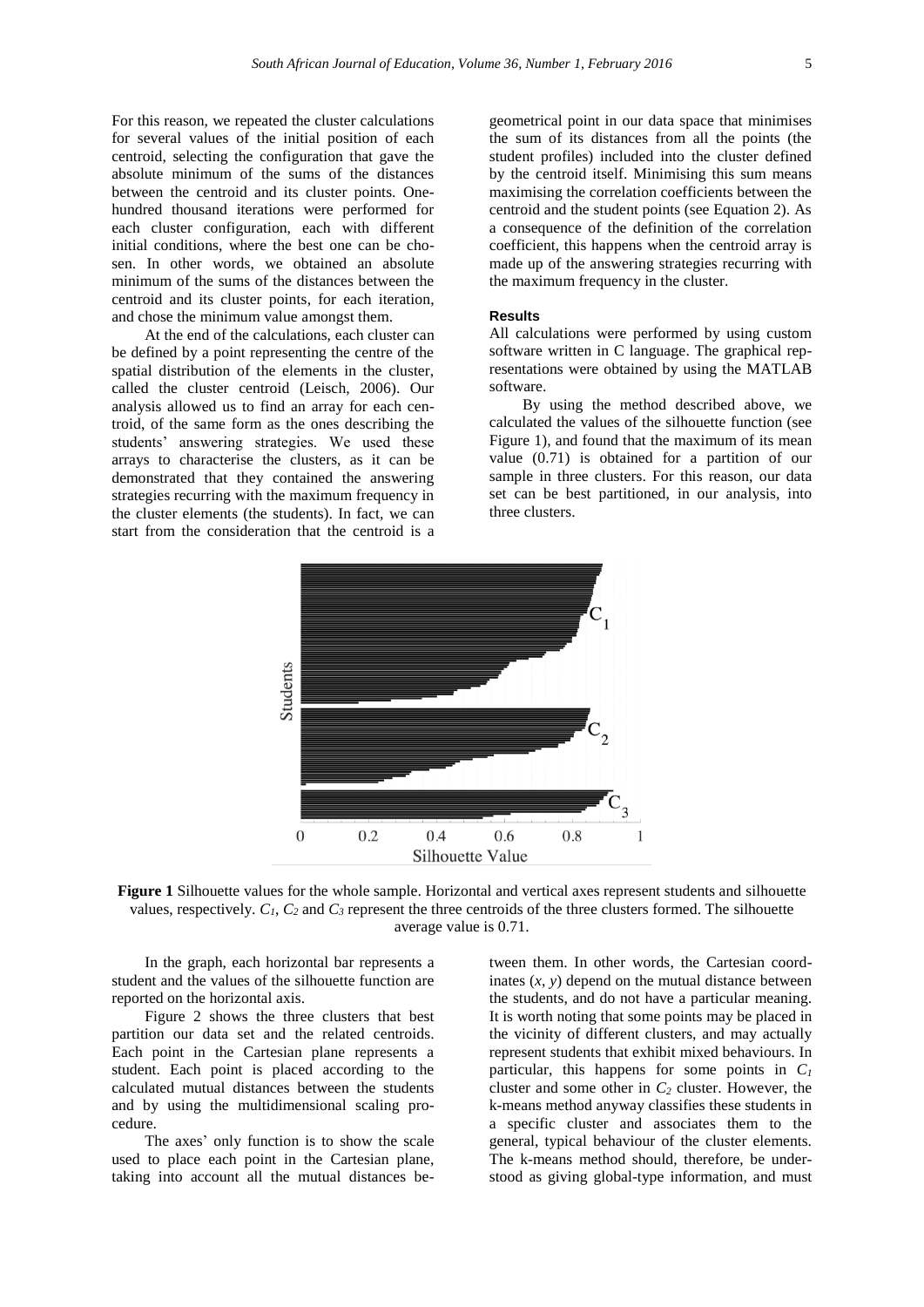not be considered as a way to study the characteristics of each student in detail.

As previously mentioned, the three clusters can be characterised by their related centroids, *Ck*,  $(k = 1, \ldots, 3)$ , which are the three points in the graph. If we connected to each centroid  $C_k$  to an array  $c_k$  it contains (as demonstrated in the previous section) the answering strategies most frequently applied by subjects in the related clusters (see Table 2). The codes used refer to the answering strategies for the questionnaire described in Appendix B.

We will discuss the pedagogical meaning of these results in the next section.

#### **Discussion and Conclusion**

The k-means analysis allowed us to find three clusters that are represented by the three centroids, which describe the average behaviour of the students of the clusters. In the following, we discuss the analysis of the typical behaviour of the students on the basis of the answering strategies found in the centroid arrays. As previously noted, these strategies were not defined a-priori, and are not to be considered as the *ideal profiles* of students (Fazio, Battaglia & Di Paola, 2013), but are obtained as a consequence of the analysis performed by means of the k-means method.

The cluster represented by centroid  $C_2$  is characterised by the following array of answering strategies: 1ARa, 1ARb; 2ARc; 3ARb; 4ARa; 5ARa, 6ARb, found as described above. Upon examination, it appears that they represent a student consistent use of 'low-level' strategies, marked as "a" and "b", respectively. The 37 students in the *C<sup>2</sup>* cluster could be defined as *purely arithmetic* (Di Paola & Spagnolo, 2010; Malisani, 1992). They appear to be 'weak' students, that use the tools and methods of arithmetic even when these are not well fitted to the question or are formally not correct, as can be seen from the use of strategies 1ARa, 1ARb, 2ARc, 3ARb and 4ARa. This student behaviour, found here by means of quantitative analysis, is in good accordance with the results qualitatively found by Arzarello et al. (2002) and Meyer (2013) and discussed in the theoretical framework Section. Particularly, with reference to Meyer (2013), we find a lack of student awareness with respect to the procedures used, which mainly remain arithmetical. We also find aspects related to the difficulty to translate natural language into a symbolic one, as reported by Arzarello et al. (2002). Another example of this behaviour is the use of arithmetic strategies (5ARa, 6ARb) for the last two questions of the questionnaire, namely the ones posed in symbolic form. These students appear to stay hooked to an arithmetic trial-and-error approach, even when they must solve algebraic expressions. This result is also well described by Sfard (1995) by means of a qualitative analysis, and is typical of algebraic thinking.



**Figure 2** K-means graph. Each point in this Cartesian plane represents a student. Points labelled *C1*, *C2*, and *C<sup>3</sup>* are the centroids.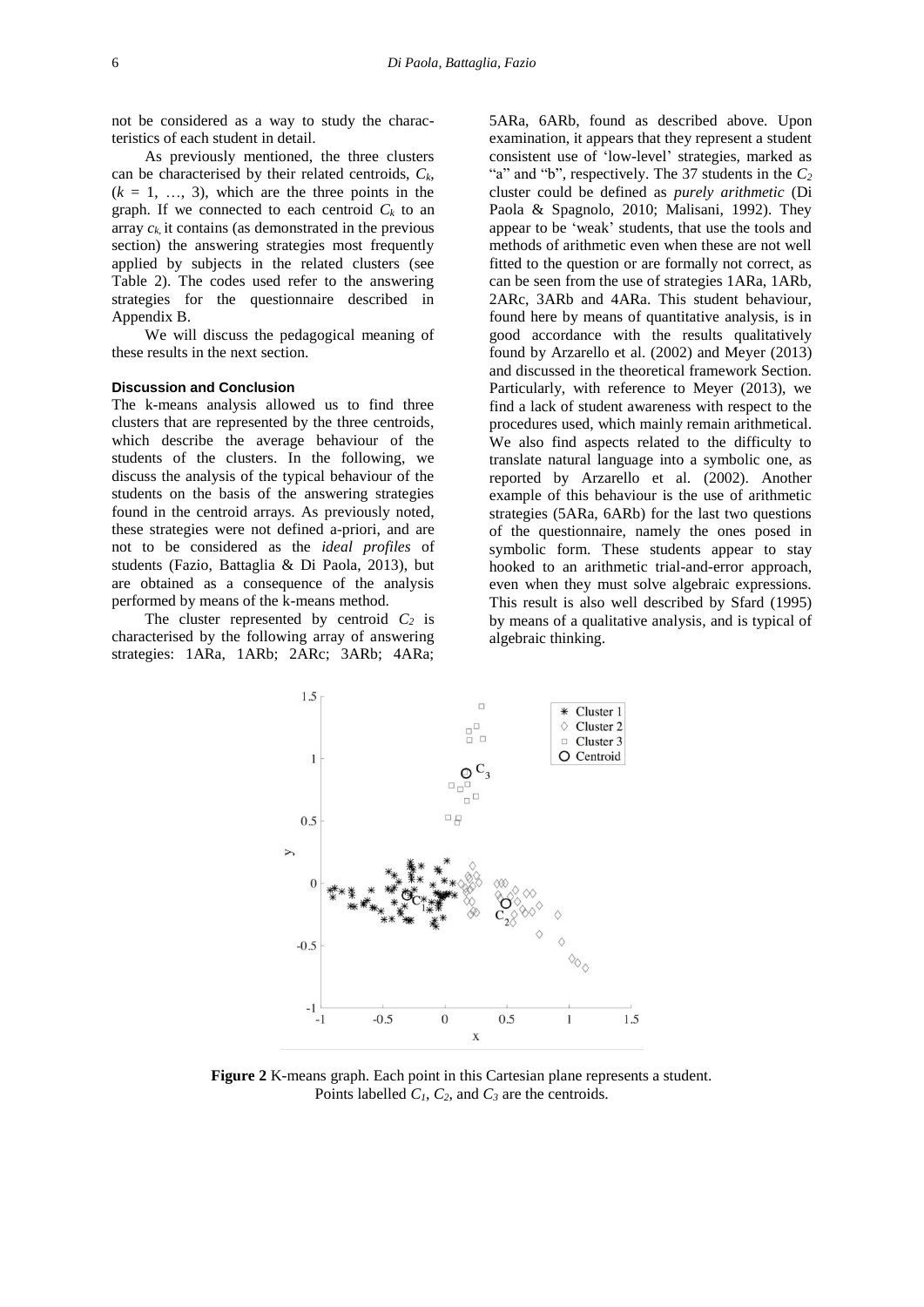**Table 2** An overview of results obtained by k-means method

| Cluster centroid      |                         |                         |                   |
|-----------------------|-------------------------|-------------------------|-------------------|
| More frequently given | 1ARc, 2ARb, 3ARb, 4ALb, | 1ARa, 1ARb, 2ARc, 3ARb, | 1ALa, 2ALc, 3ALc, |
| answers               | 5ALa, 6ALc              | 4ARa. 5ARa. 6ARb        | 4ALd, 5ALc, 6ALd  |
| Number of subjects    |                         |                         |                   |

The centroid strategies of  $C_2$ , all arithmetical ones, show that for the students in the cluster, the transition from arithmetic to algebra is difficult. In their qualitative-type research, Benfanti et al. (2005), Cusi, Malara and Navarra (2011) and Malara and Navarra (2003) find this kind of behaviour, and define these students as students that have not even reached a pre-algebraic thinking.

The cluster represented by centroid  $C_3$  is the smallest of the three we found (14 students). It groups the few students that demonstrate welldefined algebraic thinking. The centroid is characterised by the following array of answering strategies: 1ALa; 2ALc; 3ALc; 4ALd; 5ALc; 6ALd. All these strategies are algebraic and 'highlevel' (marked as "c" or "d"). The students in this cluster make use of algebra in order to model the proposed word problems. Strategies 1ALa, 2ALc, 3ALc, 4ALd show that these students appear to be able to translate natural language into a symbolic one (Arzarello et al., 2002; Caspi & Sfard, 2012). These strategies show that students in cluster  $C_3$ seem to not have too many difficulties in controlling, unlike the results reported by Chiappini and Lemut (1991).

The students also show some confidence when answering Questions 5 and 6. Strategies 5ALc, 6ALd are the proof of this behaviour. According to (Caspi & Sfard, 2012) we can say that the students in this cluster show a good mastery of algebra. Strategies 5ALc and 6ALd highlight the absence of the difficulties found by Bohlmann et al. (2014) and Palm (2009), in students manipulating algebraic symbols.

Finally, the array defining the  $C_I$  centroid has the following components: 1ARc; 2ARb; 3ARb; 4ALb; 5ALa; 6ALc. This is the largest students cluster (67 students), and it groups students that put into action mixed arithmetic and algebraic answering strategies. This can be seen by analysing the components described above, which include the use of arithmetic strategies to deal with the first three questions, and the use of algebraic ones for the last two (an example of this is the use of strategies 5ALa and 6ALc) that should suggest an algebraic solution, due to their algebraic formulation. Strategies 5ALa and 6ALc highlight a good accordance with the results of Bohlmann et al. (2014) and Palm (2009), as discussed in the Theoretical framework.

The fourth problem is solved by using an algebraic strategy, although a low-level, and wrong one (4ALb). In fact, these students symbolically write the expression, but then go on by numerically solving it with a trial-and-error procedure, and do not arrive to the correct solution. This can be due to imperfect mastering of the skills required to translate between natural and symbolic language, as also observed in the literature (Bednarz & Janvier, 1996; Benfanti et al., 2005; Boero, 2001).

We also note a coherence in the use of strategies (1ARc, 2ARb) in centroid  $C_I$  with respect to questions 1 and 2 (that are similar), and a lack of coherence in the strategies (3ARb and 4ALb) used to answer problems 3 and 4. In fact, the third question, although having the same form as the fourth, was tackled in a completely different way, with the use of arithmetic-type strategies. This last result seems to not be in good accordance with the results discussed in the literature by Arzarello et al. (2002) on the transition from natural language to an algebraic one. An interpretation of these results should call for a deeper analysis, which might take into account simultaneous qualitative and quantitative analysis.

It is worth noting that the cardinality of the cluster defined by  $C_2$ , is not negligible. This is a result that can underline the complexity, largely discussed in literature (Arzarello et al., 2002; Sfard, 1995), of the didactical aspects related to teaching /learning algebra at this school grade.

In conclusion, we want to underline that the kmeans method we used here allowed us to characterise the common traits in the student answers, giving us the opportunity to safely partition them into groups. These groups are characterised by centroids that, as we said before, represent the answering strategies given with maximum frequency by the students who are part of the cluster.

The results we reported here were obtained without any prior researcher knowledge of what form those groups would take, are largely coherent with the ones already reported in the literature, and were obtained by means of qualitative methods. For this reason we can, at least, consider the use of nothierarchical cluster analysis a valid tool to complement the use of qualitative analysis to study the way of a set of students can be partitioned with respect to the way they answer a questionnaire.

#### **Notes**

- In our use of the term "symbolic", we understand expressions containing equations, inequations, simultaneous equations, etc.
- ii. The questionnaire was first content validated (Lawshe, 1975) by a group of four lecturers and professors at the Mathematics and Informatics Departments of the University of Palermo and of the Univerzita Komenského (Comenius University) of Bratislava, Slovakia and then face validated (Gravetter & Forzano, 2012; Holden, 2010) with a restrict sample of 10 students (five from Palermo and five from Bratislava),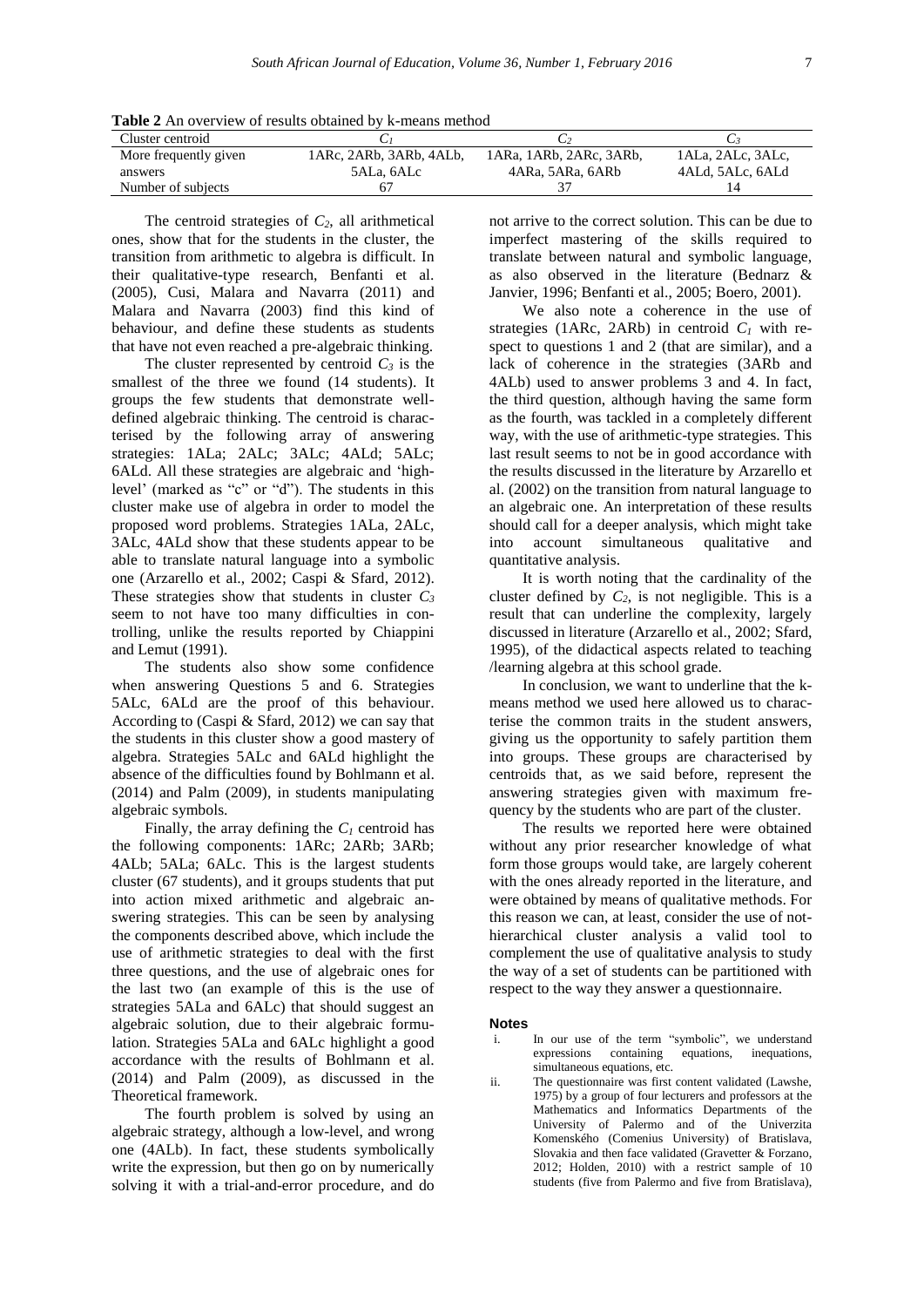of the same level as the students taking part to the survey.

#### **References**

- Arzarello F, Bazzini L & Chiappini G 2002. A model for analysing algebraic processes of thinking. In R Sutherland, T Rojano, A Bell & R Lins (eds). *Perspectives on school algebra* (Vol. 22). Netherlands: Springer. [doi: 10.1007/0-306-47223-6](http://link.springer.com/book/10.1007%2F0-306-47223-6)
- Arzarello F, Robutti O & Bazzini L 2005. Acting is learning: focus on the construction of mathematical concepts. *Cambridge Journal of Education*, 35(1):55-67. [doi: 10.1080/0305764042000332498](http://www.tandfonline.com/doi/abs/10.1080/0305764042000332498?journalCode=ccje20)
- Ayene M, Kriek J & Damtie B 2011. Wave-particle duality and uncertainty principle: Phenomenographic categories of description of tertiary physics students' depictions. *Physical Review St Physics Education Research*, 7(2):020113. doi: http://dx.doi.org/10.1103/PhysRevSTPER.7.02011 3
- Bagni GT 2000. Dalla storia alla didattica dell'Algebra: il gruppo moltiplicativo di Bombelli. In A Gagatsis, CP Constantinou & L Kyriakides (eds). *Learning and assessment in Mathematics and Science*. Nicosia: Department of Education, University of Cyprus. Available at [http://www.syllogismos.it/history/Bombelli.pdf.](http://www.syllogismos.it/history/Bombelli.pdf) Accessed 3 November 2015.
- Bao L & Redish EF 2006. Model analysis: Representing and assessing the dynamics of student learning. *Physical Review St Physics Education Research*, 2(1):010103. [doi:](http://journals.aps.org/prstper/pdf/10.1103/PhysRevSTPER.2.010103) 
	- [10.1103/PhysRevSTPER.2.010103](http://journals.aps.org/prstper/pdf/10.1103/PhysRevSTPER.2.010103)
- Bednarz N & Janvier B 1996. Emergence and development of algebra as a problem-solving tool: Continuities and discontinuities with arithmetic. In N Bednarz, C Kieran & L Lee (eds). *Approaches to algebra: Perspectives for research and training*. Netherlands: Springer. [doi: 10.1007/978-94-009-](http://www.springer.com/gp/book/9780792341451) [1732-3](http://www.springer.com/gp/book/9780792341451)
- Benfanti D, Di Paola B & Raimondi S 2005. Arithmetical and algebraical approach to the second degree equations (age: 15-19 years). *Acta Didactica Universitatis Comenianea. Mathematics*, 5:37-52. Available at [http://www.researchgate.net/publication/23725452](http://www.researchgate.net/publication/237254525_ARITHMETICAL_AND_ALGEBRAICAL_APPROACH_TO_THE_SECOND_DEGREE_EQUATIONS1_%28AGE_15__19_YEARS%29) [5\\_ARITHMETICAL\\_AND\\_ALGEBRAICAL\\_AP](http://www.researchgate.net/publication/237254525_ARITHMETICAL_AND_ALGEBRAICAL_APPROACH_TO_THE_SECOND_DEGREE_EQUATIONS1_%28AGE_15__19_YEARS%29)
	- [PROACH\\_TO\\_THE\\_SECOND\\_DEGREE\\_EQUA](http://www.researchgate.net/publication/237254525_ARITHMETICAL_AND_ALGEBRAICAL_APPROACH_TO_THE_SECOND_DEGREE_EQUATIONS1_%28AGE_15__19_YEARS%29) [TIONS1\\_%28AGE\\_15\\_\\_19\\_YEARS%29.](http://www.researchgate.net/publication/237254525_ARITHMETICAL_AND_ALGEBRAICAL_APPROACH_TO_THE_SECOND_DEGREE_EQUATIONS1_%28AGE_15__19_YEARS%29) Accessed 4 November 2015.
- Boero P 2001. Transformation and anticipation as key processes in algebraic problem solving. In R Sutherland, T Rojano, A Bell & R Lins (eds). *Perspectives on school algebra* (Vol. 22). Netherlands: Springer. [doi: 10.1007/0-306-47223-6](http://link.springer.com/book/10.1007%2F0-306-47223-6)

Bohlmann N, Straehler-Pohl H & Gellert U 2014. Deconstructing the filtration of reality in word problems. *Quaderni di Ricerca in Didattica*, 24(Supplement 1: Proceedings of CIEAEM 66):142–145. Available at [http://math.unipa.it/~grim/CIEAEM%2066\\_Pproce](http://math.unipa.it/~grim/CIEAEM%2066_Pproceedings_QRDM_Issue%2024,%20Suppl.1_WG2.pdf) [edings\\_QRDM\\_Issue%2024,%20Suppl.1\\_WG2.pd](http://math.unipa.it/~grim/CIEAEM%2066_Pproceedings_QRDM_Issue%2024,%20Suppl.1_WG2.pdf) [f.](http://math.unipa.it/~grim/CIEAEM%2066_Pproceedings_QRDM_Issue%2024,%20Suppl.1_WG2.pdf) Accessed 4 November 2015.

Borg I & Groenen PJF 1997. *Modern multidimensional scaling: Theory and applications*. New York: Springer Verlag.

- Brousseau G 1987. *Fondements et méthodes de la didactique des mathématiques*. Talence: Institut de recherche sur l'enseignement des mathématiques de Bordeaux.
- Carraher DW, Schliemann AD, Brizuela BM & Earnest D 2006. Arithmetic and algebra in early Mathematics education. *Journal for Research in Mathematics Education*, 37(2):87-115.
- Caspi S & Sfard A 2012. Spontaneous meta-arithmetic as a first step toward school algebra. *International Journal of Educational Research*, 51-52:45-65. [doi: 10.1016/j.ijer.2011.12.006](http://dx.doi.org/10.1016/j.ijer.2011.12.006)
- Chiappini G & Lemut E 1991. Construction and interpretation of algebraic models. In *Proceedings of the 15th PME* Conference. Assisi, Italy.
- Clement J 1982. Algebra word problem solutions: Thought processes underlying a common misconception. *Journal for Research in Mathematics Education*, 13(1):16-30.
- Cohen L, Manion L & Morrison K 2000. *Research methods in education* (5th ed). London: Routledge/Falmer.
- Cusi A, Malara NA & Navarra G 2011. Theoretical issues and educational strategies for encouraging teachers to promote a linguistic and metacognitive approach to early algebra. In J Cai & E Knuth (eds). *Early algebraization: A global dialogue from multiple perspectives*. Berlin, Heidelberg: Springer-Verlag. [doi: 10.1007/978-3-642-17735-4](http://www.springer.com/us/book/9783642177347)
- Di Paola B & Spagnolo F 2010. European and Chinese cognitive styles and their impact on teaching/learning Mathematics. *Journal of Mathematics Education*, 3(2):139-153. Available at [http://www.educationforatoz.org/images/11.Bened](http://www.educationforatoz.org/images/11.Benedetto_Di_Paola_Filippo_Spagnolo.pdf) [etto\\_Di\\_Paola\\_Filippo\\_Spagnolo.pdf.](http://www.educationforatoz.org/images/11.Benedetto_Di_Paola_Filippo_Spagnolo.pdf) Accessed 7 November 2015.
- Everitt BS, Landau S, Leese M & Stahl D 2011. *Cluster analysis* (5th ed). New York: John Wiley & Sons, Ltd.
- Fazio C, Battaglia OR & Di Paola B 2013. Investigating the quality of mental models deployed by undergraduate engineering students in creating explanations: The case of thermally activated phenomena. *Physical Review St Physics Education Research,* 9(2):020101. doi: http://dx.doi.org/10.1103/PhysRevSTPER.9.02010 1
- Fazio C & Spagnolo F 2008. Conceptions on modelling processes in Italian high-school prospective mathematics and physics teachers. *South African Journal of Education*, 28(4):469-487. Available at [http://sajournalofeducation.co.za/index.php/saje/art](http://sajournalofeducation.co.za/index.php/saje/article/view/12/133) [icle/view/12/133.](http://sajournalofeducation.co.za/index.php/saje/article/view/12/133) Accessed 7 November 2015.
- Filloy E & Rojano T 1989. Solving equations: The transition from arithmetic to algebra. *For the Learning of Mathematics*, 9(2):19-25.
- Franco de Sá P & Fossa JA 2012. Arithmetic word problems and algebra word problems. *Jornal Internacional de Estudos em Educação Matemática*, 5(1):38-53. Available at [http://pgsskroton.com.br/seer//index.php/jieem/arti](http://pgsskroton.com.br/seer/index.php/jieem/article/view/113/102) [cle/view/113/102.](http://pgsskroton.com.br/seer/index.php/jieem/article/view/113/102) Accessed 8 November 2015.
- Gower JC 1966. Some distance properties of latent root and vector methods used in multivariate analysis. *Biometrika*, 53(3/4):325-338. [doi:](http://www.jstor.org/stable/2333639?seq=1#page_scan_tab_contents)  [10.2307/2333639](http://www.jstor.org/stable/2333639?seq=1#page_scan_tab_contents)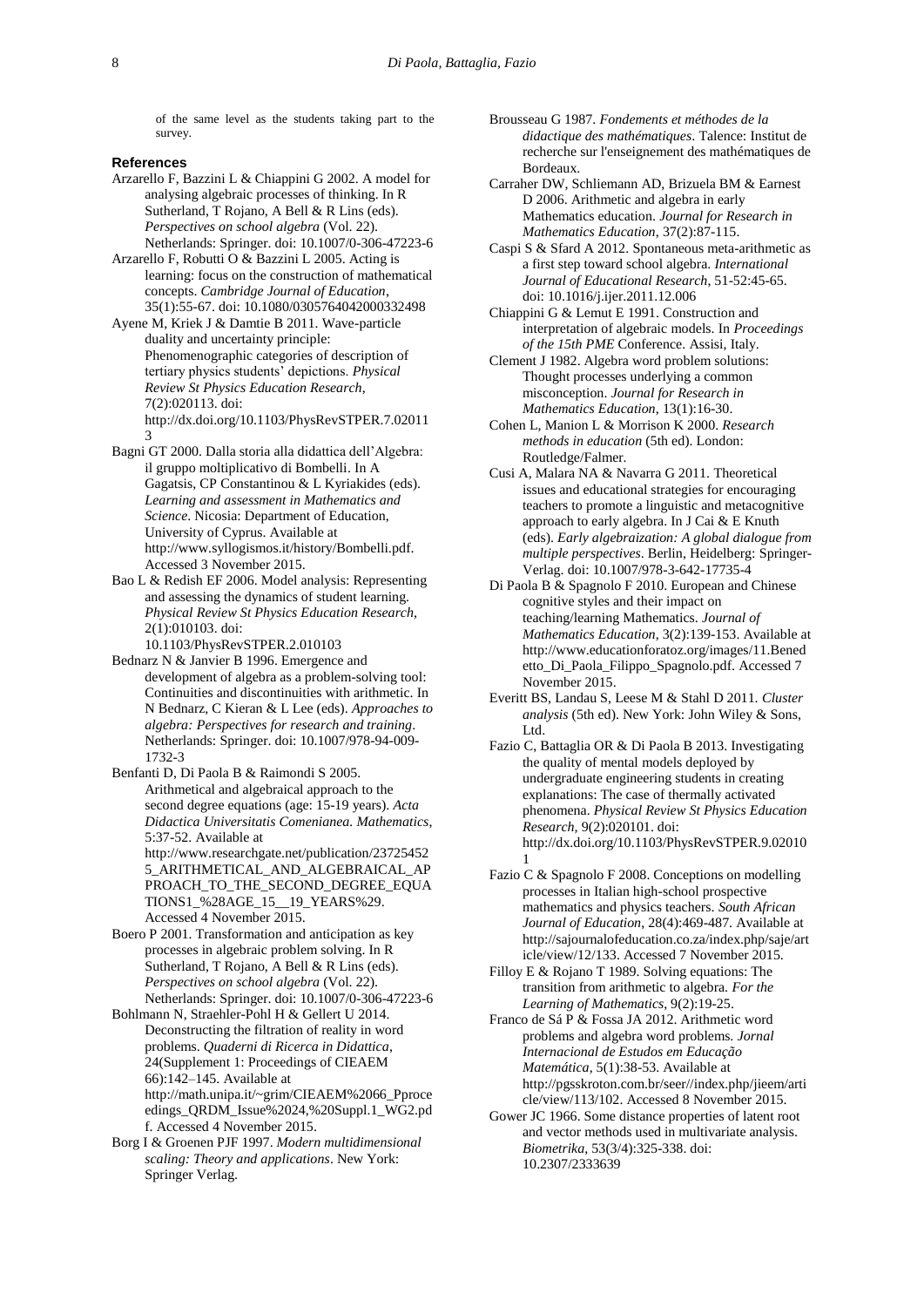Gras R, Suzuki E, Guillet F & Spagnolo F (eds.) 2008. *Statistical implicative analysis: Theory and applications*. New York: Springer.

Gravetter FJ & Forzano LA 2012. *Research methods for the behavioral sciences* (4th ed). Belmont, CA: **Wadsworth** 

Holden RB 2010. Face validity. In IB Weiner & WE Craighead (eds). *The Corsini Encyclopedia of Psychology* (4th ed). Hoboken, NJ: Wiley.

Kieran C 1992. The learning and teaching of school algebra. In DA Gouws (ed). *Handbook of research on mathematics teaching and learning*. New York: Macmillan.

Kieran C 2004. Algebraic thinking in the early grades: What is it? *The Mathematics Educator*, 8(1):139- 151. Available at

[http://citeseerx.ist.psu.edu/viewdoc/download?doi=](http://citeseerx.ist.psu.edu/viewdoc/download?doi=10.1.1.513.5908&rep=rep1&type=pdf) [10.1.1.513.5908&rep=rep1&type=pdf.](http://citeseerx.ist.psu.edu/viewdoc/download?doi=10.1.1.513.5908&rep=rep1&type=pdf) Accessed 10 November 2015.

Lawshe CH 1975. A quantitative approach to content validity. *Personnel Psychology*, 28(4):563–575. doi: [10.1111/j.1744-6570.1975.tb01393.x](http://onlinelibrary.wiley.com/doi/10.1111/j.1744-6570.1975.tb01393.x/abstract)

Leisch F 2006. A toolbox for K-centroids cluster analysis. *Computational Statistics & Data Analysis*, 51(2):526-544. [doi:](http://dx.doi.org/10.1016/j.csda.2005.10.006) [10.1016/j.csda.2005.10.006](http://dx.doi.org/10.1016/j.csda.2005.10.006)

Lerman IC 1993. Likelihood linkage analysis (LLA) classification method: An example treated by hand. *Biochimie*, 75(5):379-397. [doi: 10.1016/0300-](http://dx.doi.org/10.1016/0300-9084%2893%2990172-O) [9084\(93\)90172-O](http://dx.doi.org/10.1016/0300-9084%2893%2990172-O)

Lins R & Kaput J 2004. The early development of algebraic reasoning: The current state of the field. In K Stacey, H Chick & M Kendal (eds). *The future of the teaching and learning of algebra: The 12th ICMI Study*. Netherlands: Springer. [doi:](http://www.springer.com/gp/book/9781402081309)  [10.1007/1-4020-8131-6](http://www.springer.com/gp/book/9781402081309)

MacQueen J 1967. Some methods for classification and analysis of multivariate observations. In LM LeCam & J Neyman (eds). *Proceedings of the Fifth Berkeley Symposium on Mathemtical Statististics and Probability* (Vol. 1). Berkeley, CA: University of California Press. Available at [https://projecteuclid.org/download/pdf\\_1/euclid.bs](https://projecteuclid.org/download/pdf_1/euclid.bsmsp/1200512992) [msp/1200512992.](https://projecteuclid.org/download/pdf_1/euclid.bsmsp/1200512992) Accessed 12 November 2015.

Malara N & Navarra G 2003. *ArAl Project: Arithmetic pathways towards favouring pre- algebraic thinking*. Bologna, Italy: Pitagora Editrice.

Malisani E 1992. Incidenza di diversi tipi di struttura logica di un problema sulla condotta di risoluzione. *"Quaderni di Ricerca in Didattica" del "Gruppo di Ricerca sull'Insegnamento delle Matematiche" di Palermo*, 3:65–86. Available at [http://math.unipa.it/~grim/Risoluzione.pdf.](http://math.unipa.it/~grim/Risoluzione.pdf)  Accessed 12 November 2015.

Meyer A 2013. *Algebraic thinking and formalized mathematics-formal reasoning and the contextual*. Paper presented at CERME8, Manavgat-Side, Antalya, Turkey, 6-10 February. Available at [http://www.cerme8.metu.edu.tr/wgpapers/WG3/W](http://www.cerme8.metu.edu.tr/wgpapers/WG3/WG3_Meyer.pdf) [G3\\_Meyer.pdf.](http://www.cerme8.metu.edu.tr/wgpapers/WG3/WG3_Meyer.pdf) Accessed 12 November 2015.

Palm T 2009. Theory of authentic task situations. In L Verschaffel, B Greer, W Van Dooren & S Mukhopadhyay (eds). *Words and worlds: Modelling verbal descriptions of situations*. Rotterdam: Sense Publishers.

Prediger S, Bikner-Ahsbahs A & Arzarello F 2008. Networking strategies and methods for connecting

theoretical approaches: first steps towards a conceptual framework. *ZDM: The International Journal on Mathematics Education*, 40(2):165-178. [doi: 10.1007/s11858-008-0086-z](../../../../../../../../../../../../../../../../../../../../AppData/Local/AppData/Local/Temp/10.1007/s11858-008-0086-z)

Radford L 2010. Elementary forms of algebraic thinking in young students. In MF Pinto & TF Kawasaki. *Proceedings of the 34th Conference of the International Group for the Psychology of Mathematics Education (PME)*, Bela Horozonte, Brazil, 18-23 July. Belo Horizonte: PME.

Radford L & Puig L 2007. Syntax and meaning as sensuous, visual, historical forms of algebraic thinking. *Educational Studies in Mathematics*, 66(2):145-164[. doi: 10.1007/s10649-006-9024-6](http://link.springer.com/article/10.1007%2Fs10649-006-9024-6)

Rogers L 2002. From icons to symbols: Reflections on the historical development of the language of algebra. In J Novotná (ed). *European Research in Mathematics Education II*. Prague: Charles University Prague. Available at [http://www.mathematik.uni](http://www.mathematik.uni-dortmund.de/~erme/doc/CERME2_proceedings.pdf)[dortmund.de/~erme/doc/CERME2\\_proceedings.pd](http://www.mathematik.uni-dortmund.de/~erme/doc/CERME2_proceedings.pdf) [f.](http://www.mathematik.uni-dortmund.de/~erme/doc/CERME2_proceedings.pdf) Accessed 14 November 2015.

Rousseeuw PJ 1987. Silhouettes: A graphical aid to the interpretation and validation of cluster analysis. *Journal of Computational and Applied Mathematics*, 20:53–65. [doi: 10.1016/0377-](http://dx.doi.org/10.1016/0377-0427%2887%2990125-7) [0427\(87\)90125-7](http://dx.doi.org/10.1016/0377-0427%2887%2990125-7)

Schoenfeld AH & Arcavi A 1988. On the meaning of variable. *The Mathematics Teacher*, 81(6):420– 427.

Sfard A 1995. The development of algebra: Confronting historical and psychological perspectives. *Journal of Mathematical Behavior*, 14:15-39. [doi:](http://www.researchgate.net/publication/247835388_The_development_of_algebra_Confronting_historical_and_psychological_perspectives)  [10.1016/0732-3123\(95\)90022-5](http://www.researchgate.net/publication/247835388_The_development_of_algebra_Confronting_historical_and_psychological_perspectives)

Springuel RP, Wittmann MC & Thompson JR 2007. Applying clustering to statistical analysis of student reasoning about two-dimensional kinematics. *Physical Review Special Topics - Physics Education Research*, 3:020107. Available at [http://journals.aps.org/prstper/pdf/10.1103/PhysRe](http://journals.aps.org/prstper/pdf/10.1103/PhysRevSTPER.3.020107) [vSTPER.3.020107.](http://journals.aps.org/prstper/pdf/10.1103/PhysRevSTPER.3.020107) Accessed 17 November 2015.

Stewart J, Miller M, Audo C & Stewart G 2012. Using cluster analysis to identify patterns in students' responses to contextually different conceptual problems. *Physical Review St Physics Education Research*, 8:020112. doi: http://dx.doi.org/10.1103/PhysRevSTPER.8.02011 2

- Tumminello M, Micciché S, Dominguez LJ, Lamura G, Melchiorre MG, Barbagallo M & Mantegna RN 2011. Happy aged people are all alike, while every unhappy aged operson is unhappy in its own wayu. *PLOS ONE*, 6(9):e23377. [doi:](http://journals.plos.org/plosone/article?id=10.1371/journal.pone.0023377)  [10.1371/journal.pone.0023377](http://journals.plos.org/plosone/article?id=10.1371/journal.pone.0023377)
- Ursini S & Trigueros M 2001. A model of the uses of variable in elementary algebra. In *Proceedings PME 25* (Vol. 4).

Walsh LN, Howard RG & Bowe B 2007. Phenomenographic study of students' problem solving approaches in physics. *Physical Review St Physics Education Research*, 3:020108. doi: http://dx.doi.org/10.1103/PhysRevSTPER.3.02010 8

Wittmann MC & Scherr RE 2002. Student epistemological mode constraining researcher access to student thinking: An example from an interview on charge flow. In KC Cummings, J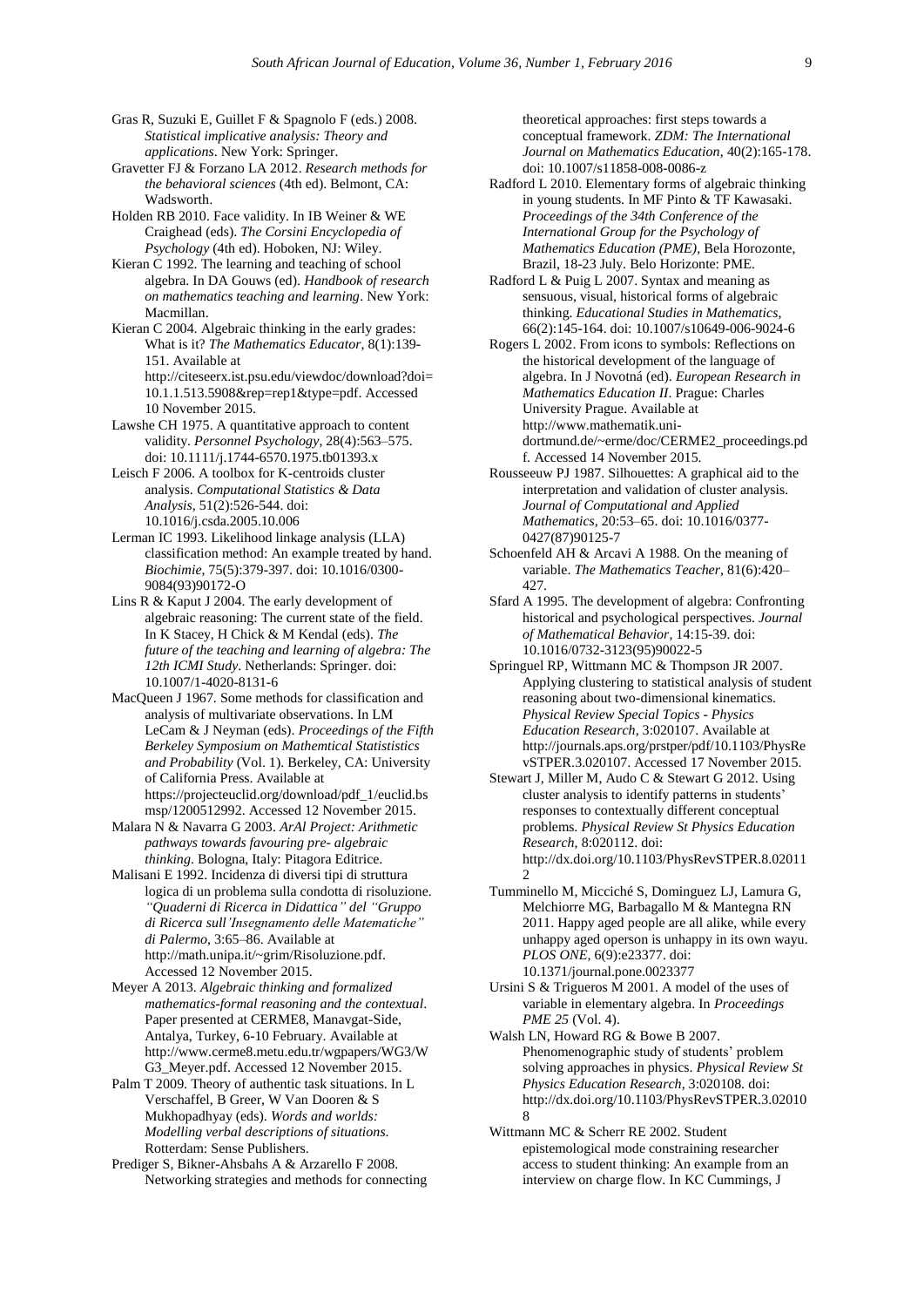| Marx & S Franklin (eds). Physics Education<br>Research Conference Proceedings 2002. Boise,                                                                                                                                                                            | USA: PERC Publishing.                                                                                                               |
|-----------------------------------------------------------------------------------------------------------------------------------------------------------------------------------------------------------------------------------------------------------------------|-------------------------------------------------------------------------------------------------------------------------------------|
| <b>Appendix A</b><br>Questionnaire                                                                                                                                                                                                                                    |                                                                                                                                     |
|                                                                                                                                                                                                                                                                       |                                                                                                                                     |
| Question 1:<br>Please read the following text and give your answers:<br>A man was aged 26 when his son was born. If we multiply the current ages of father and son, we obtain 456.<br>How old is the father today?<br>And how old is the son?<br>Explain your answer. |                                                                                                                                     |
| Question 2:<br>Please read the following text and give your answers:<br>If the club paid a grand total of $E$ 240.00, how many soccer balls did they buy?<br>Explain your answer                                                                                      | A football club bought some soccer balls for $\epsilon$ 25 each. They were given a discount of $\epsilon$ 10.00 on the total price. |
| Question 3:<br>Please read the following text and give your answers:<br>Please find three integer and consecutive numbers such that the sum of their squares is 50.<br>Explain your answer.                                                                           |                                                                                                                                     |
| Question 4:<br>Please read the following text and give your answers:<br>Is it true that if we sum 4 to a number, and then we multiply the result by 80, we obtain 2360?<br>Explain your answer.                                                                       |                                                                                                                                     |
| Question 5:<br>Please solve the following algebraic expression:<br>$2x (x - 10) + 5 (3x^{2} - 4x) = 5x (3x - 4) - 2x (4x - 5)$                                                                                                                                        |                                                                                                                                     |
| Question 6:<br>Please solve the following algebraic expression:<br>$x^2/4 = x/32$                                                                                                                                                                                     |                                                                                                                                     |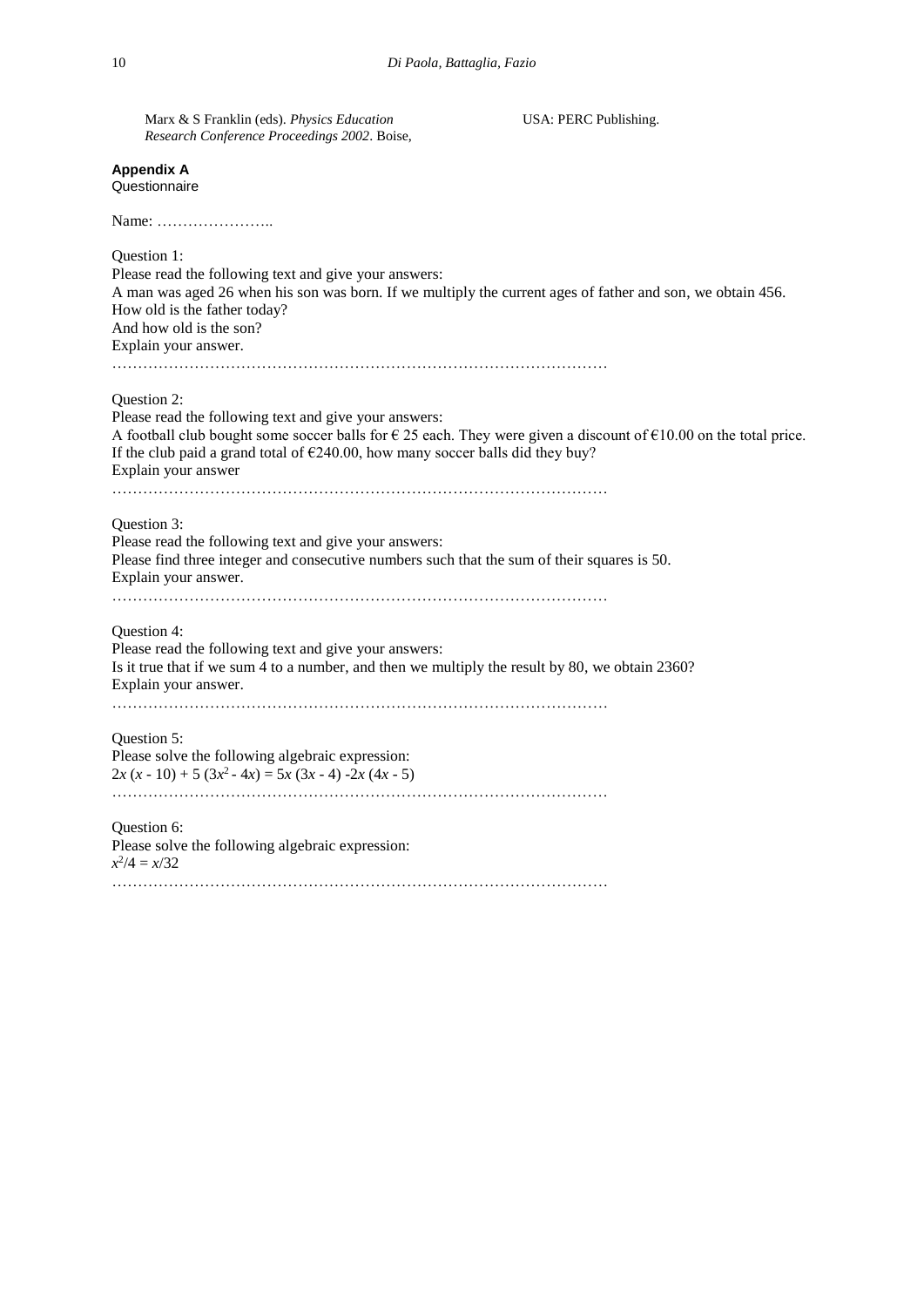### **Appendix B**

Typical answering strategies used by the students when dealing with the questions:

The first code element is the question number; the following two elements define the type of answering strategy  $(AR = Arithmetic-type strategies; AL = Algebraic-type strategies)$ . The fourth code element distinguishes the specific strategy used  $(a, b, c, ...)$ 

**1ARa.** The student performs a repeated series of multiplications, choosing the values by chance. The student has difficulty finding the correct answers to the question.

**1ARb.** The student performs a repeated series of multiplications:

 $27 * 1$ ;  $28 * 2$ ;  $29 * 3$ ;  $30 * 4$ ;  $31 * 5$ ; ……;  $36 * 10$ ;  $37 * 11$ ;  $38 * 12 = 456$ 

The student starts from the product  $27 \times 1$ , where  $27$  is the father's age and 1 is the son's age, and continues this procedure until he/she obtains 456. At the end, the result is the product of 38 times 12.

This answering strategy is only made up of elementary operations, without any evidence of symbolism and abstraction

**1ARc.** This strategy is based on arithmetic, which is a geometrical approach. The student draws a rectangle with dimensions  $(x; (x + 26))$  and, in order to find the requested result, calculates the rectangle's area. He/she still proceeds by trial and error:

 $(1 + 26) * 1$ ;  $(2 + 26) * 2$ ;  $(3 + 26) * 3$ ; …..;  $(11 + 26) * 11$ ;  $(12 + 26) * 12 = 456$ 

When he/she obtains the 456 value, he/she finds that the value of x, i.e. the son's age, is 12.

**1ALa.** The student formalises the question in algebraic language and writes the formula representing it: (*x*  $+ 26$ <sup>\*</sup> *x* = 456, where *x* represents the son's age. He/she solves this equation by using one of the algebraic methods he/she knows. This strategy highlights some understanding of symbolism and abstraction, and the explicit use of the *x* variable could suggest the presence of some form of algebraic thought.

**1ALb.** The student formalises the question in algebraic language. He/she writes a system of equations representing the question and solves it by using one of the algebraic methods he/she knows:

$$
\begin{cases}\nx - y = 26 \\
x \cdot y = 456\n\end{cases}
$$

The *x* variable is the father's age, the *y* variable is the son's. This strategy highlights the presence of algebraic thought and good abstraction skills in the student.

**2ARa.** The student tries to answer the question with a series of approximations:

 $25 * 1$ ;  $25 * 2$ ;  $25 * 3$ ; ...;  $25 * 8$ ;  $25 * 9$ ;  $25 * 10 = 250$ 

Once he/she has arrived at this result, he/she reads the question again and performs the subtraction  $250 - 10 =$ 240. This is the actual cost of the football balls in the exercise. The student therefore decides that the number of balls actually bought by the football club is 10. In fact,  $(\text{\textsterling}25 * 10) - \text{\textsterling}10 = \text{\textsterling}240$ .

**2ARb.** The student tries to repeatedly add the cost of the soccer balls:

 $25 + 25 = 50$ ;  $25 + 25 + 25 = 75$ ; … ; … ;  $25 + 25 + 25 + 25 + 25 + 25 + 25 + 25 + 25 + 25 = 250$ With a  $\epsilon$ 10 discount on the total price, the football club was able to buy 10 soccer balls.

**2ARc.** The student tries to repeatedly subtract the cost of a ball from the total amount spent.

 $240 - 25 = 215$ ;  $240 - 25 - 25 = 190$ ; ...-....;  $240 - 25 - 25 - 25 - 25 - 25 - 25 - 25 - 25 - 25 = 15$ Once he/she has arrived at this result, the student thinks about the discount: with a  $\epsilon$ 10 discount on the total price, the football club is able to buy one more soccer ball. In fact,  $\epsilon$ 15 +  $\epsilon$ 10 discount =  $\epsilon$ 25, i.e. the cost of a soccer ball. Therefore, the football club can buy 10 soccer balls.

2ARd. The student solves the problem by thinking about 'unitary cost', 'total cost' and 'discount'. He/she takes into consideration the arithmetic expression (240 + 10), involving the total cost ( $\epsilon$ 240), plus the discount ( $\epsilon$ 10), and divides the result by the unitary cost of the balls ( $\epsilon$ 25). Therefore, with the calculation (240 + 10) / 25  $= 10$  he/she finds the total number of soccer balls bought by the team.

**2ARe.** The student formalises the problem, and obtains the equation  $25x - 10 = 240$ . However, he/she solves it by a trial and error procedure on the *x* value, following an arithmetic procedure.

**2ALa.** The student formalises the problem, and obtains the equation  $25x - 10 = 240$ . He/she solves it by using one of the algebraic methods he/she knows and finds *x,* representing the number of soccer ball bought.

**2ALb.** The student formalises the problem and writes an algebraic proportion, highlighting the cost of a single soccer ball and the total cost. He/she, therefore, writes:

25 (cost of one soccer ball): 1 (one soccer ball) =  $T$  (total cost): *x* (number of bought ball).

However, the student is not able to properly find the right value of T and so he/she cannot find *x*.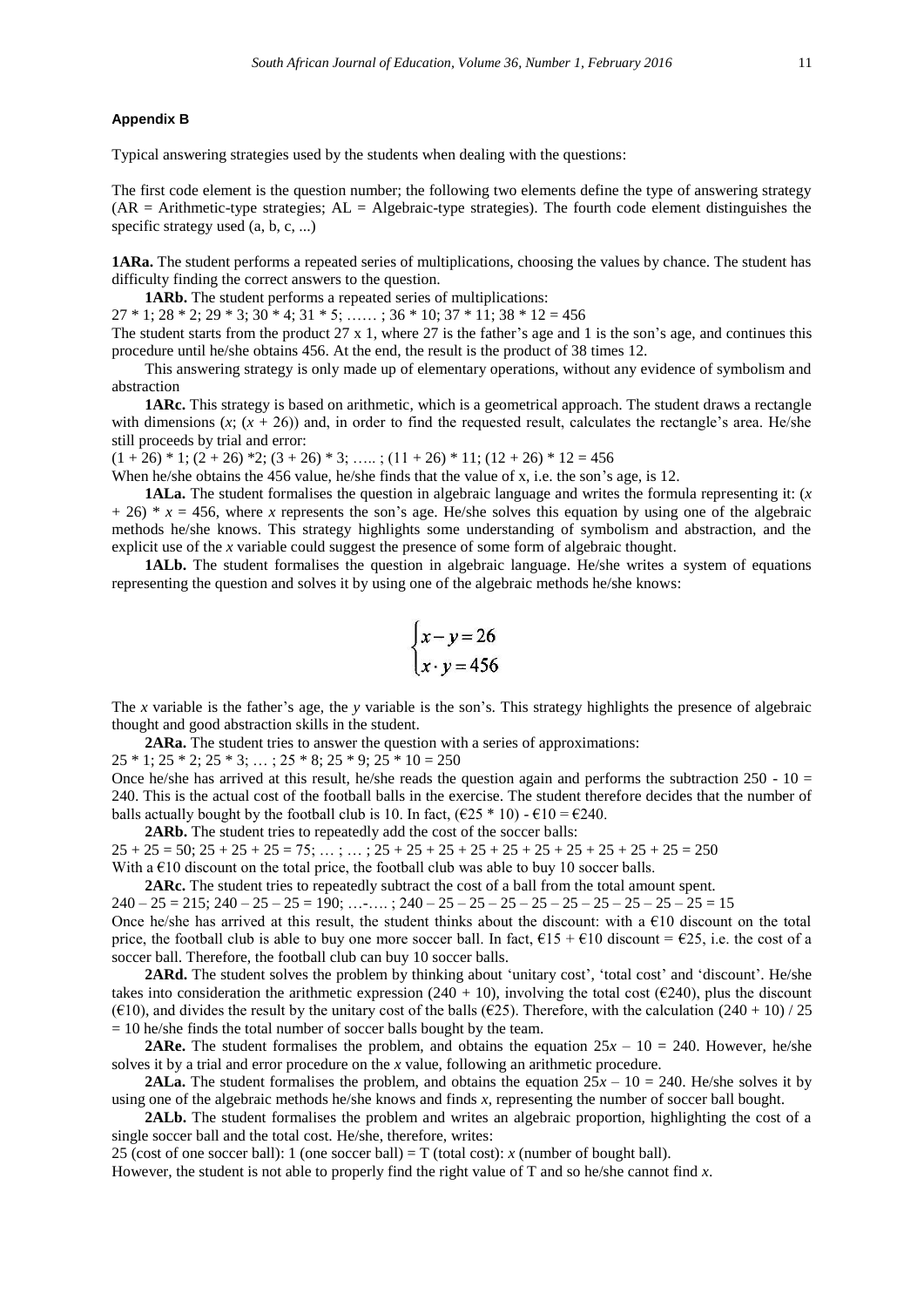**2ALc.** The student formalises the problem and writes an algebraic proportion, highlighting the cost of a single soccer ball and the total cost. He/she, therefore, writes:

25 (cost of one soccer ball): 1 (one soccer ball) = T (total cost): *x* (number of bought ball).

In order to find T, the student adds  $\epsilon$ 240.00 to the discount ( $\epsilon$ 10.00). He/she, therefore, calculates *x* by using the proportion rules.

**3ARa.** The student does not follow a specific logical line in choosing the triad of numbers required by the question. In particular, he/she does not choose three consecutive numbers and goes on more or less by chance, eventually finding the right result.

**3ARb.** The student tries to answer the question by several attempts. He/she first tries the triad 1, 2, 3 and verifies if they fit with the requirements of the question. As this is not the case, he/she tries again with 2, 3, 4 and, then 3, 4, 5. In this last case, the sum of the squares is 50, so the student finds his/her answer. After this, he/she does not care to verify if other triads of numbers satisfy to the question requirements.

**3ARc.** The student follows the steps described in strategy 3ARb, but chooses negative, consecutive numbers. So, he/she first tries the triad  $(-3, -2, -1)$ . Then  $(-4, -3, -2)$  and he/she finds a result  $(-5, -4, -3)$  that fits the question requirements. After this, he/she does not care to verify if other triads of numbers satisfy to the question requirements.

**3ALa.** The student formalises the problem and writes the formula:  $x^2 + y^2 + z^2 = 50$ . However, no relationships between *x*, *y* and *z* are found, and so he/she is not able to solve the problem.

**3ALb.** The student formalises the problem and writes the formula:  $x^2 + (x + 1)^2 + (x + 2)^2 = 50$ . In order to solve it he/she uses a trial and error, arithmetic procedure.

**3ALc.** The student formalises the problem and writes the formula:  $x^2 + (x + 1) + (x + 2) = 50$ . He/she solves it by using one of the algebraic methods he/she knows. By following this procedure, the student finds all the possible triads of integer, consecutive numbers that solve the problem: (3, 4, 5) and (-5, -4, -3).

**3ALd.** The student formalises the problem and writes a system of 3 equations with 3 variables and solves it by using one of the algebraic methods he/she knows:

$$
\begin{cases}\nx^2 + y^2 + z^2 = 50 \\
y = x + 1 \\
z = x + 2\n\end{cases}
$$

**4ARa.** The student answers "no", without further explanation.

**4ARb.** The student tries to solve the problem by a trial and error, arithmetic procedure, randomly searching numbers.

**4ARc.** The student decides to proceed by successive approximations. He/she starts from 1 and performs the calculations described in the text: he/she adds 1 to 4 and then multiplies the result by 80, verifying that the obtained value is less than 2360. He/she continues with numbers greater than 1 until he/she finds that, by using 25, the result is 2320  $(25 + 4) * 80 = 2320$ , but by using 26, the result is 2400, that is greater than the required value (2360). As there are no other integers between 25 and 26, the student concludes that the answer to the question is "no".

**4ARd.** The student draws a rectangle  $((x+4); 80)$  and bases his/her reasoning on the fact that the area of such rectangle, according to the question data, is to be 2360. He/she goes on by a trial and error, arithmetic procedure:

 $(1 + 4) * 80$ ;  $(2 + 4) * 80$ ;  $(3 + 4) * 80$ ; …..;  $(24 + 4) * 80$ ;  $(25 + 4) * 80 = 2.320$ ;  $(26 + 4) * 80 = 2.400 > 2.360$ . As there are no other integers between 25 and 26 the student concludes that the answer to the question is "no".

**4ALa.** The student formalises the problem and writes the equation:  $x + 4 * 80 = 2.360$ . He solves it, but finds the wrong result.

**4ALb.** The student formalises the problem and writes the equation:  $(x + 4) * 80 = 2.360$ . He tries to solve it by a trial and error procedure but does not find a result.

**4ALc.** The student formalises the problem and writes the equation:  $(x + 4) * 80 = 2.360$ . He solves it, but does not properly use the distributive property of multiplication on the addiction.

**4ALd.** The student formalises the problem and writes the equation:  $(x + 4) * 80 = 2.360$ . He solves it by using one of the algebraic methods he/she knows.

**5ARa.** The student tries to solve the algebraic expression by successive approximations on the *x* variable. He/she proceeds by trial and error, randomly choosing values. In this way, after many calculations, the student finds the value 0, and considers it the only correct solution.